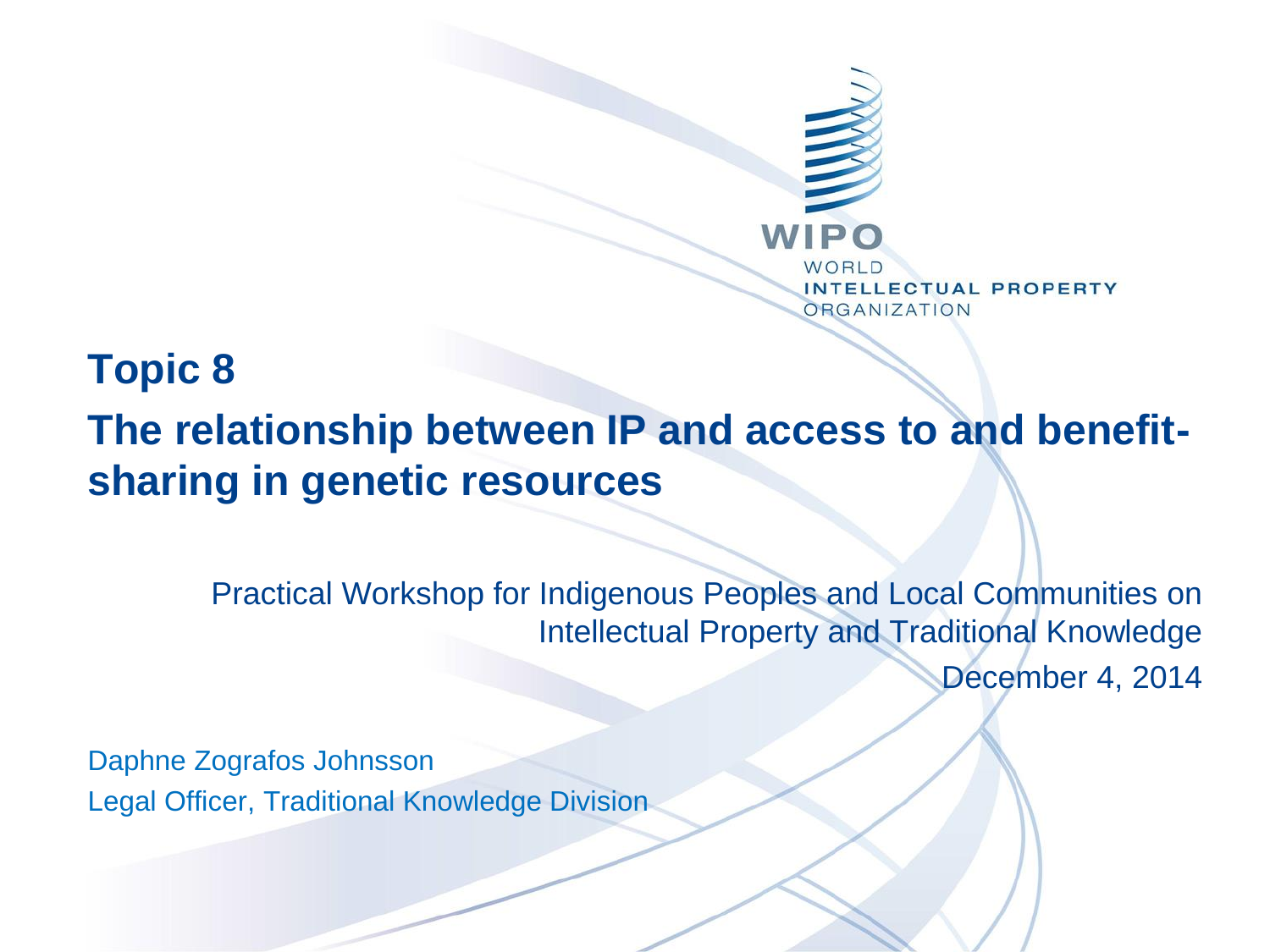# What are genetic resources?

"Genetic material of actual or potential value"

**C** "Genetic material" = "any material of plant, animal, microbial or other origin containing functional units of heredity"

See Convention on Biological Diversity, 1992

Ex: medicinal plants, traditional crops, animal breeds

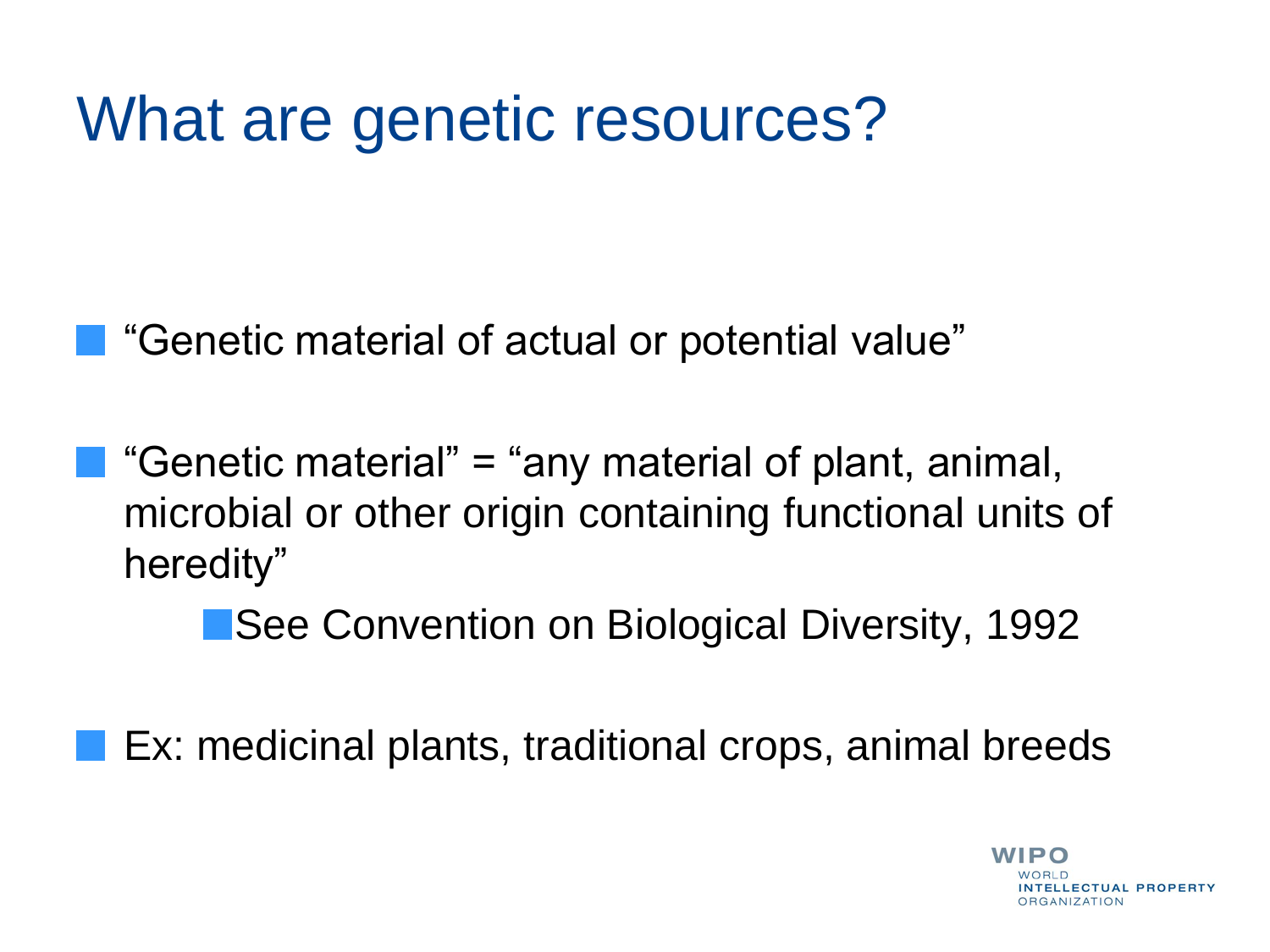# International landscape on GRs

- Convention on Biological Diversity, 1992
- FAO International Treaty on Plant Genetic Resources for Food and Agriculture, 2001
- Bonn Guidelines on Access to Genetic Resources and Fair and Equitable Sharing of the Benefits Arising out of their Utilization, 2002
- Nagoya Protocol on Access to Genetic Resources and the Fair and Equitable Sharing of Benefits arising from their Utilization, 2010

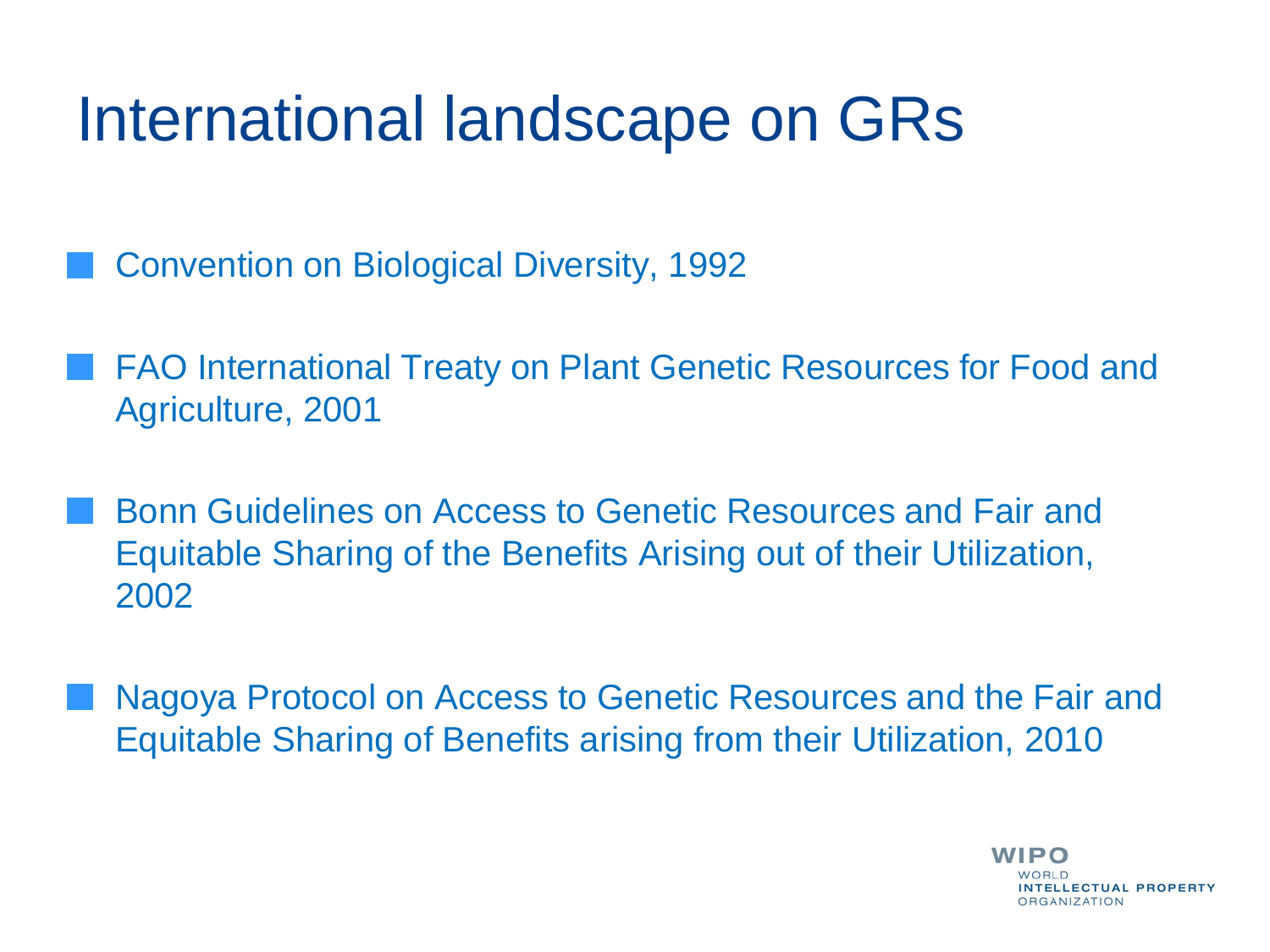# Convention on Biological Diversity, 1992

International agreement with three objectives

- Conservation of biological diversity
- Sustainable use of its components
- Fair and equitable sharing of benefits arising from the use of GRs

Biological diversity means the variability among living organisms from all sources including, *inter alia*, terrestrial, marine and other aquatic ecosystems and the ecological complexes of which they are part; this includes diversity within species, between species and of ecosystems

First international legally binding instrument that adopted the concept of ABS

> **WIPO** NTELLECTUAL PROPERTY ORGANIZATION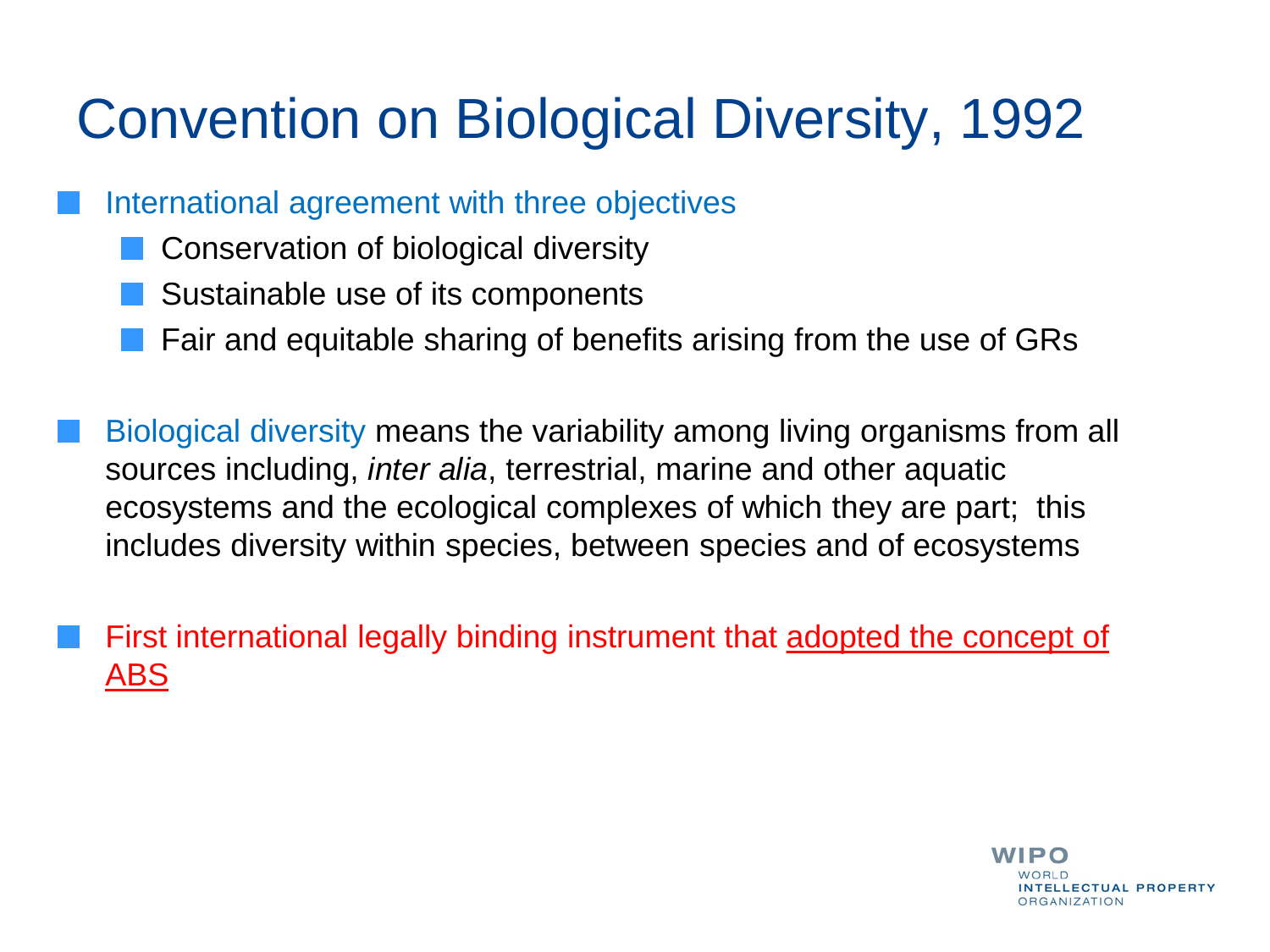# Access and benefit-sharing (ABS)

- A mechanism that regulates the exchange of a given resource between certain actors
- In the context of biological diversity, ABS regulates exchanges of genetic material between a legitimate holder and a subsequent user of GRs
- CBD laid down the broad principles that countries are to respect when requesting and granting each other access to their GRs
- Benefits that may arise from the use of such GRs should be shared in fair and equitable way with the country granting access

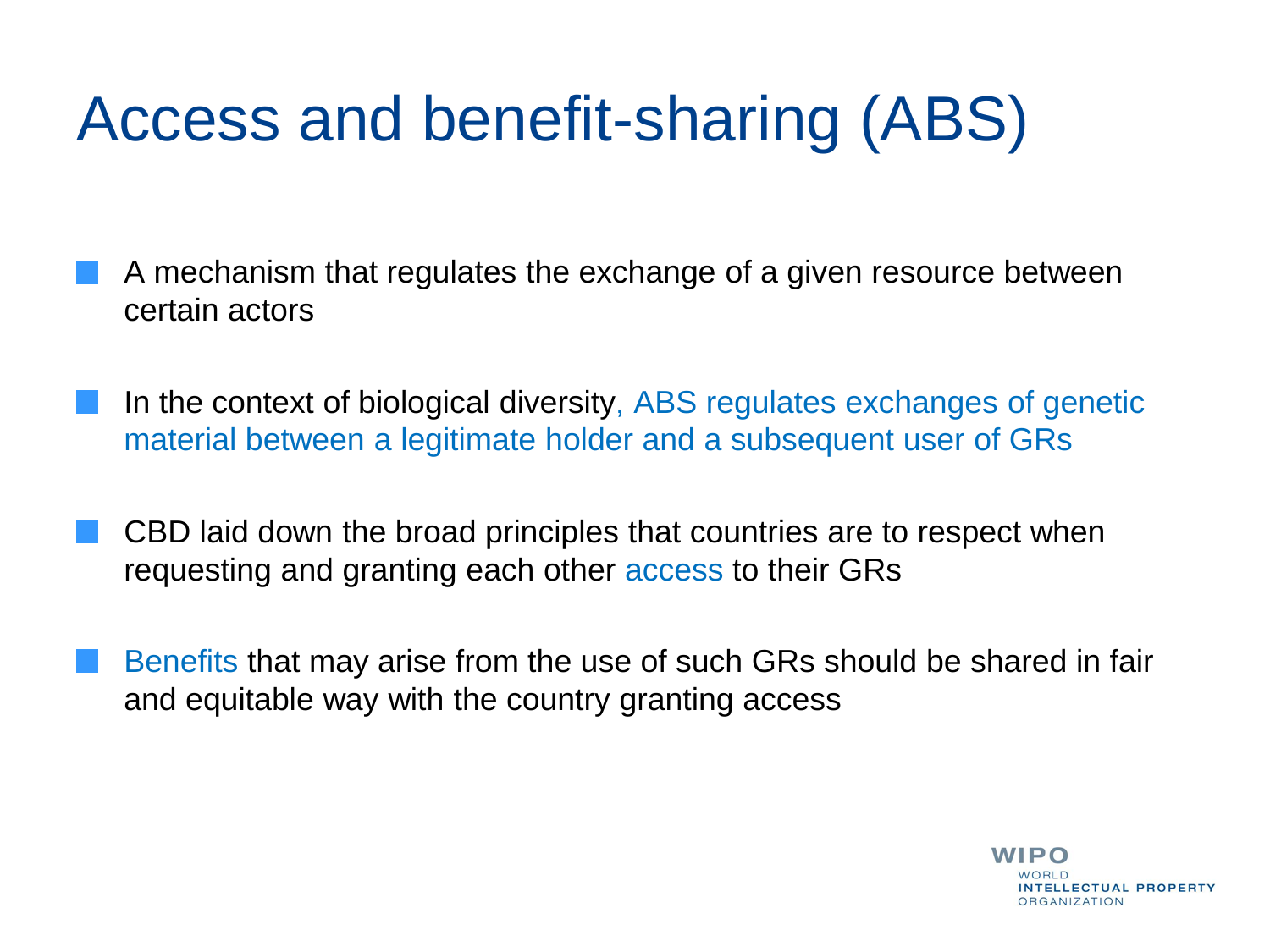## FAO International Treaty on Plant Genetic Resources for Food and Agriculture, 2001

## **Limited to plant GRs**

- Goal: achieving global food security through the conservation and sustainable use of crop diversity
- Regulates exchange of a number of important food crops and facilitates the access to crop varieties and their components for agricultural research and breeding of new varieties
- Multilateral System of Access and Benefit-Sharing global pool of a number of the most important crop GRs for food security, shared and managed jointly by all countries that adhere to the Treaty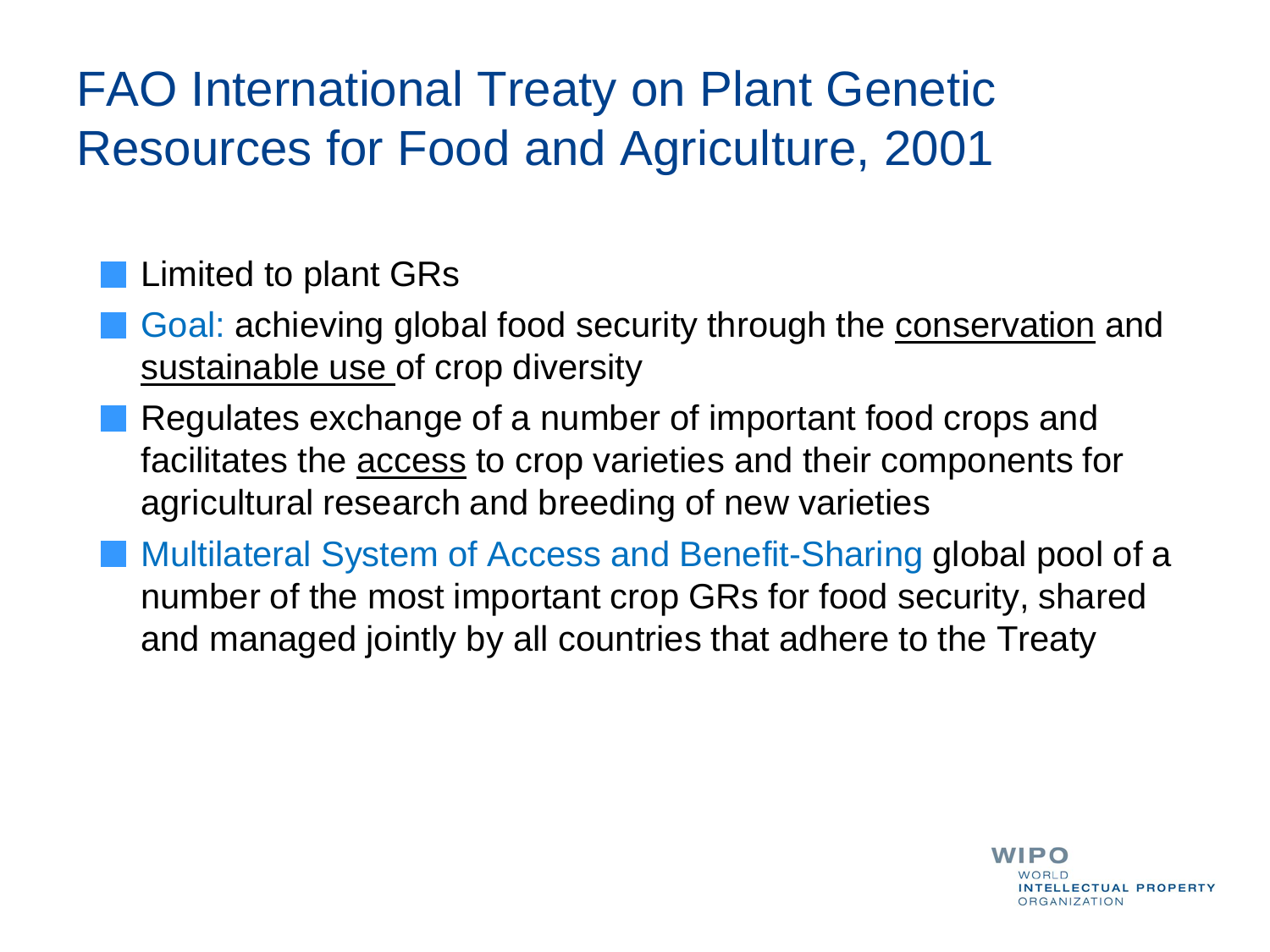Bonn Guidelines on Access to Genetic Resources and Fair and Equitable Sharing of the Benefits Arising out of their Utilization, 2002

## Voluntary Guidelines

Aim at assisting governments and other stakeholders

- **n** in developing an overall ABS strategy
- $\blacksquare$  in identifying the steps involved in the process of obtaining access to GRs and benefit-sharing
	- when establishing legislative, administrative and policy measures on ABS
	- when negotiating contractual arrangements for ABS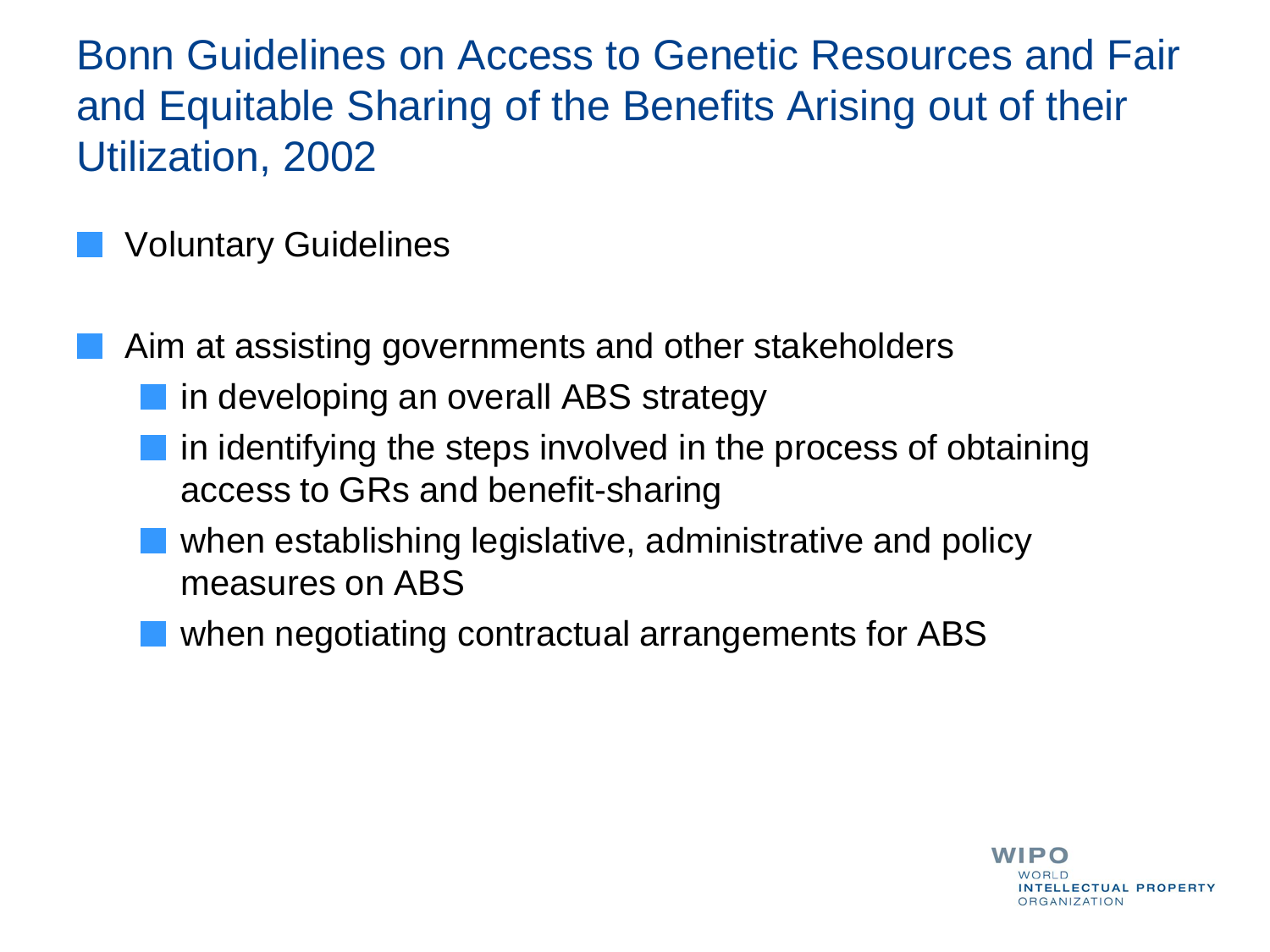Nagoya Protocol on Access to Genetic Resources and the Fair and Equitable Sharing of Benefits arising from their Utilization, 2010

International treaty adopted under the auspices of the CBD in 2010

Entered into force on October 12, 2014

Objective: the fair and equitable sharing of benefits arising from the utilization of GRs

Scope: GRs and TKA, as well as the benefits arising from their utilization

Sets out core obligations to take measures in relation to

- Access to GRs
- Benefit-sharing
- **Compliance**

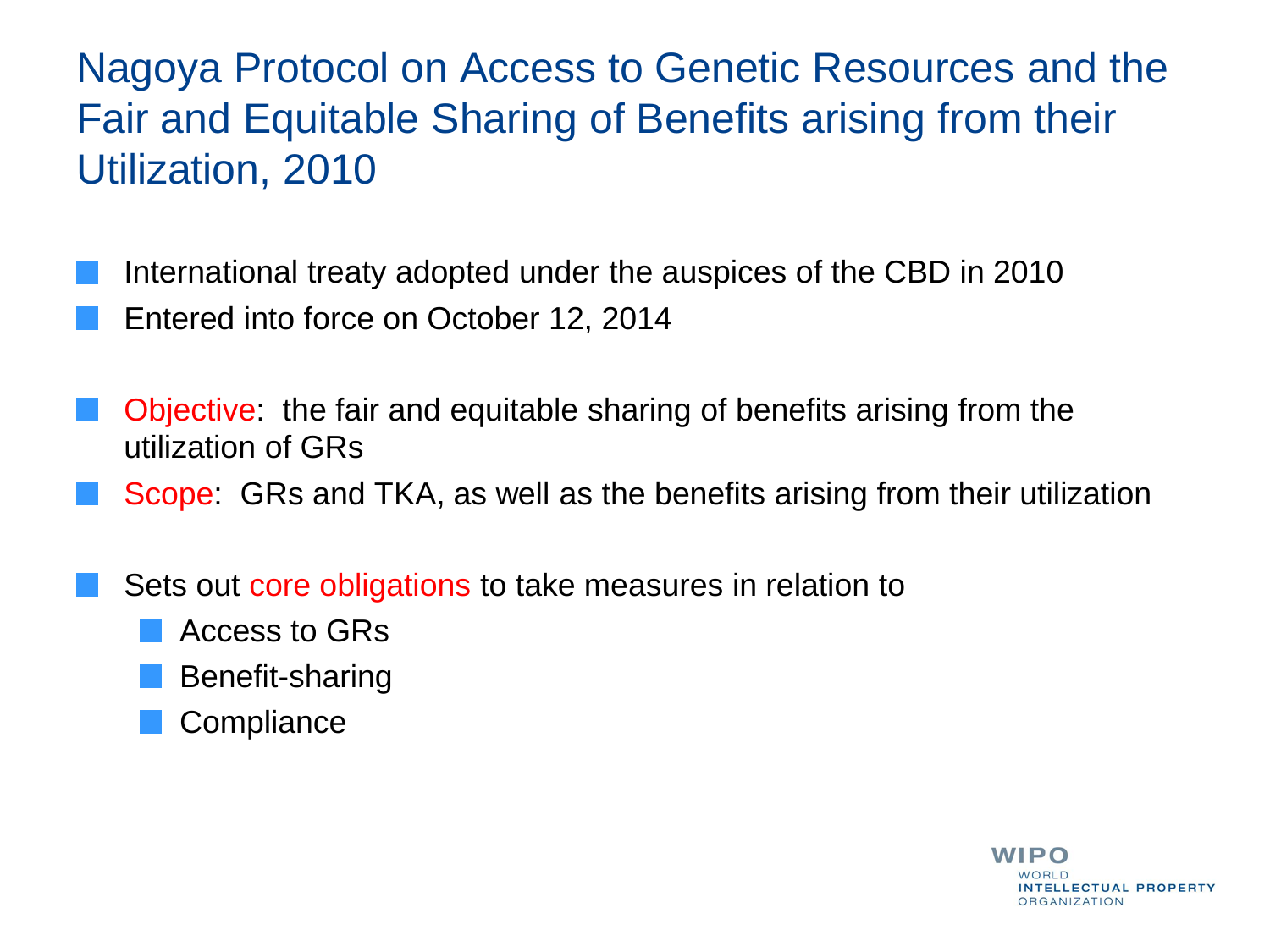GRs are subject to regulations on access and benefit-sharing set by:

**The Convention on Biological Diversity (CBD)** 

- The Nagoya Protocol on Access to Genetic Resources and the Fair and Equitable Sharing of Benefits Arising from their Utilization to the CBD (Nagoya Protocol)
- **The International Treaty on Genetic Resources for Food and** Agriculture (ITPGRFA) of the FAO

As implemented by regional and national systems

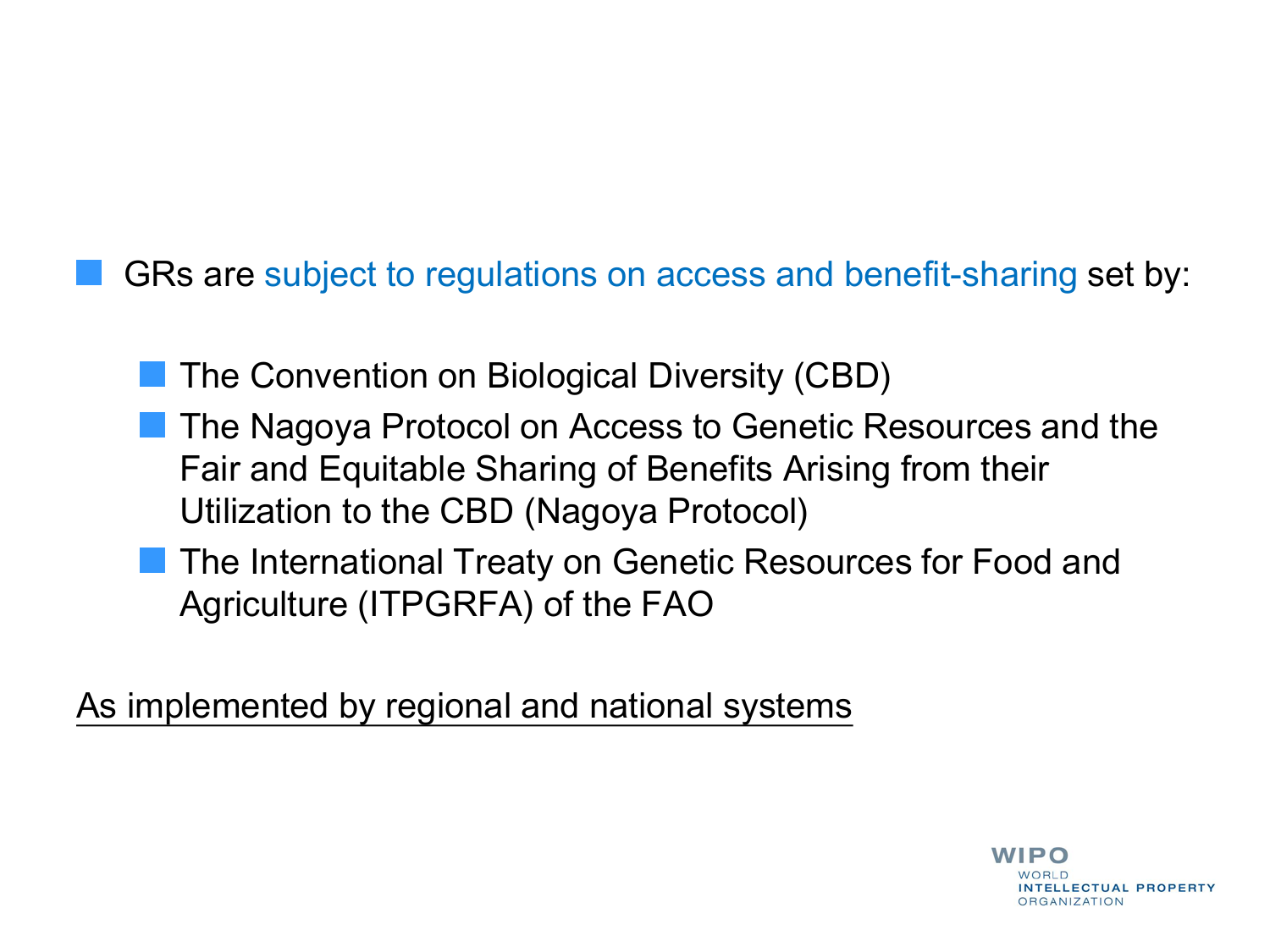Intellectual property and genetic resources

Genetic resources, as encountered in nature, are not "intellectual property"

They are not creations of the human mind and cannot be directly protected as IP

## WHERE DOES IP FIT IN?

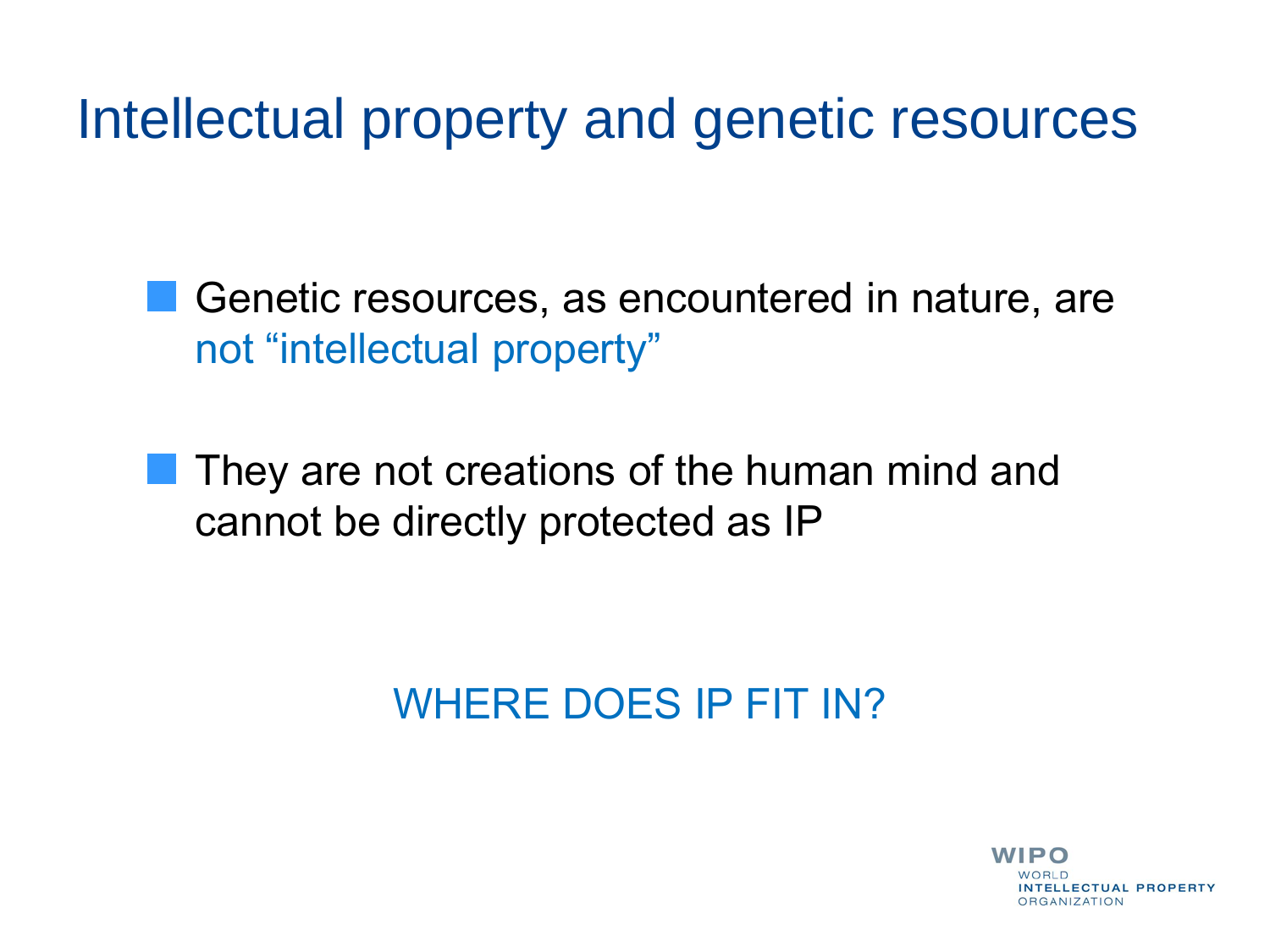# Two IP-related questions/issues

- Inventions based on or derived from GRs may be patentable (or subject to other forms of IP rights).
	- Preventing the grant of erroneous patents over GRs that do not fulfill the requirements of novelty and non-obviousness
- Using the patent/IP system to ensure and track compliance with ABS systems in national laws established pursuant to the CBD, Nagoya, FAO Treaty

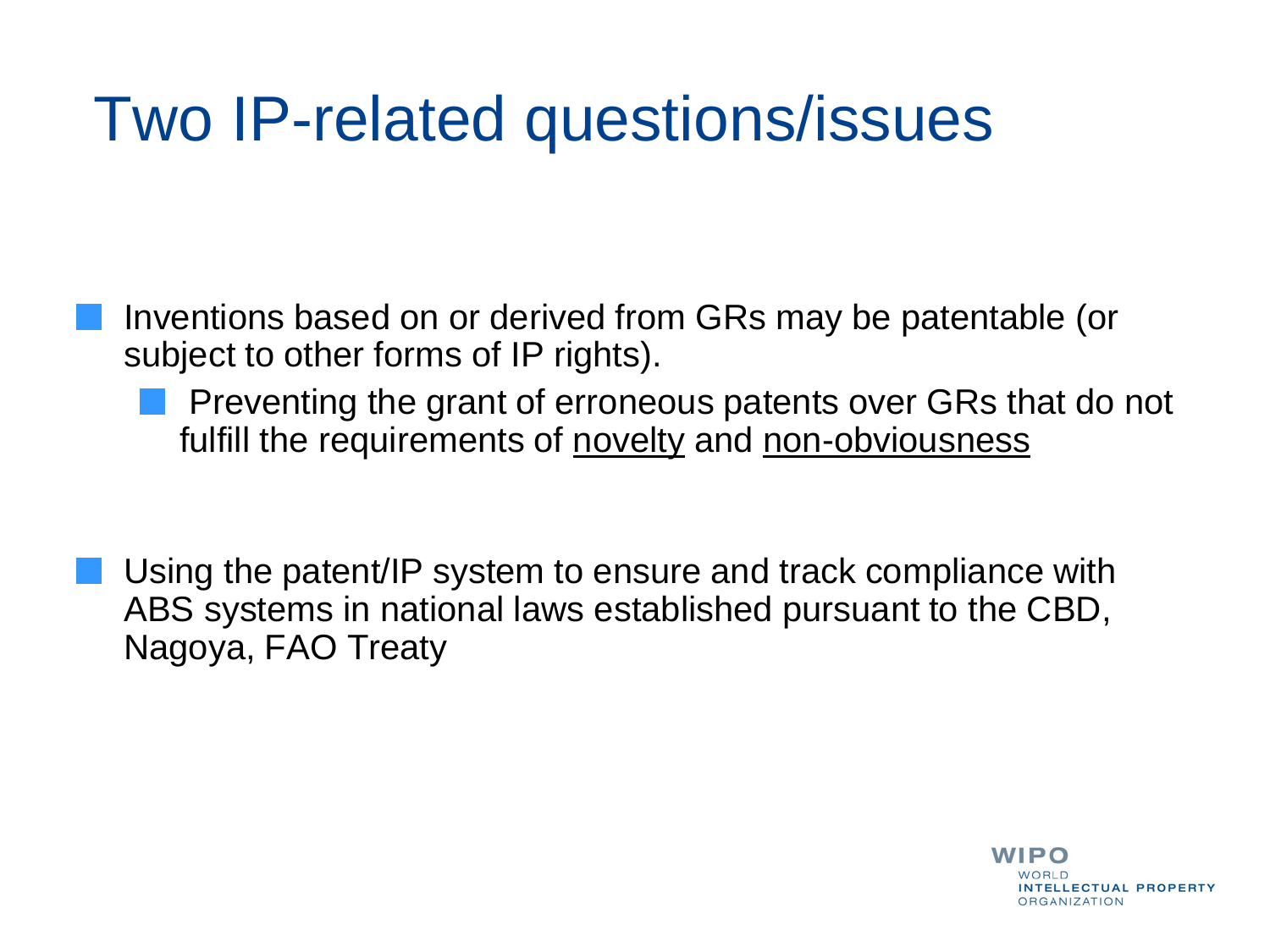# IP issues associated with GRs  $\rightarrow$ Proposed responses/solutions

prevention of erroneously granted patents

ensuring and tracking compliance with ABS systems

- databases/information systems, information exchange, patent examination guidelines
- mandatory disclosure requirement, i.e. to make it mandatory for patent applications to show the source of origin of GRs, as well as evidence of PIC and a benefit-sharing agreement

and/or managing patent/IP rights through contract (IP clauses in mutually-agreed terms)

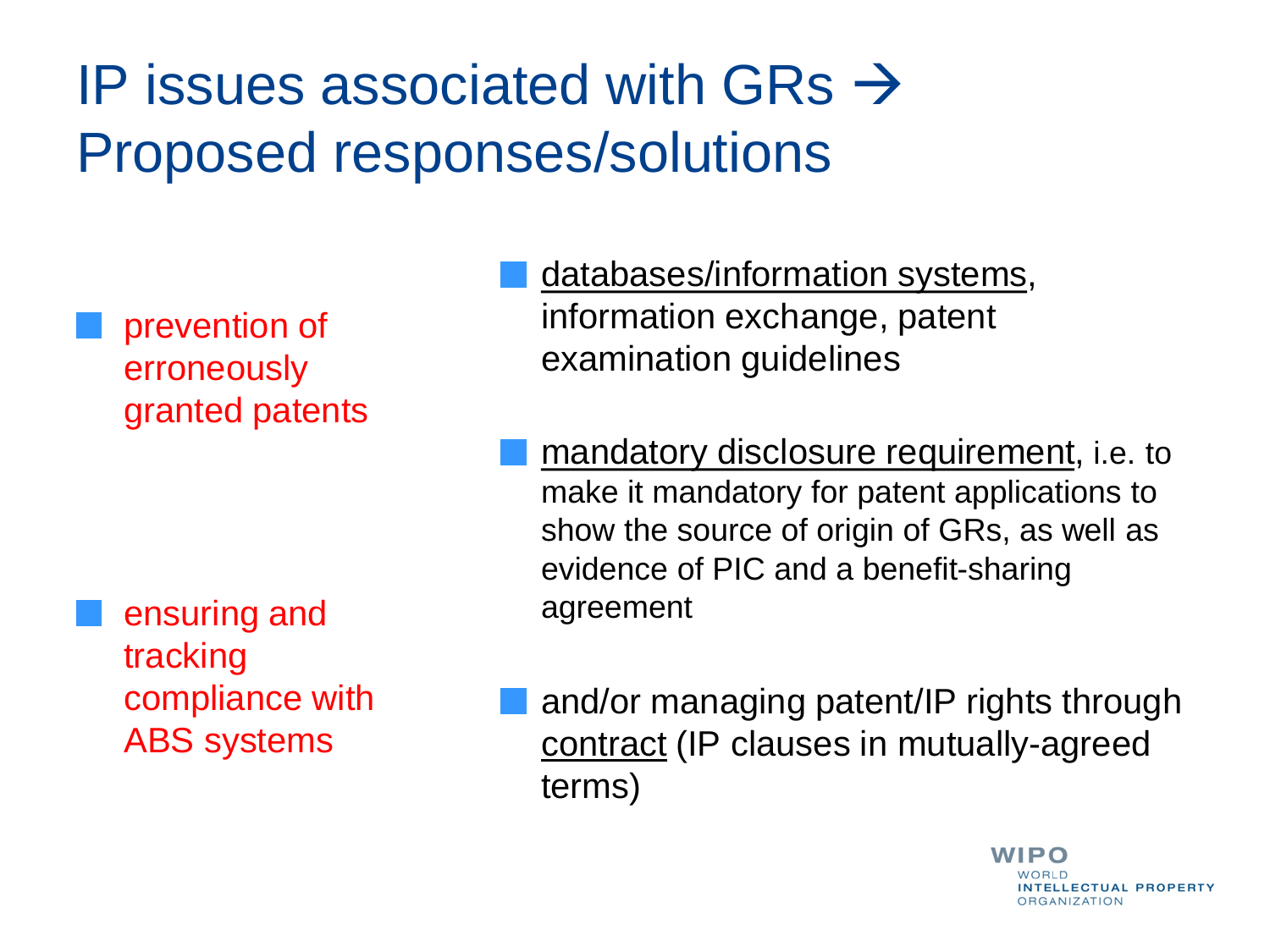# What has been done in WIPO so far?

- Technical analyses of the proposed mandatory disclosure requirement
- Draft Intellectual Property Guidelines for Access to Genetic Resources and Equitable Sharing of the Benefits arising from their Utilization
	- Improved patent search and examination tools
	- Draft patent examination guidelines





**NIPO** LLECTUAL PROPERTY ORGANIZATION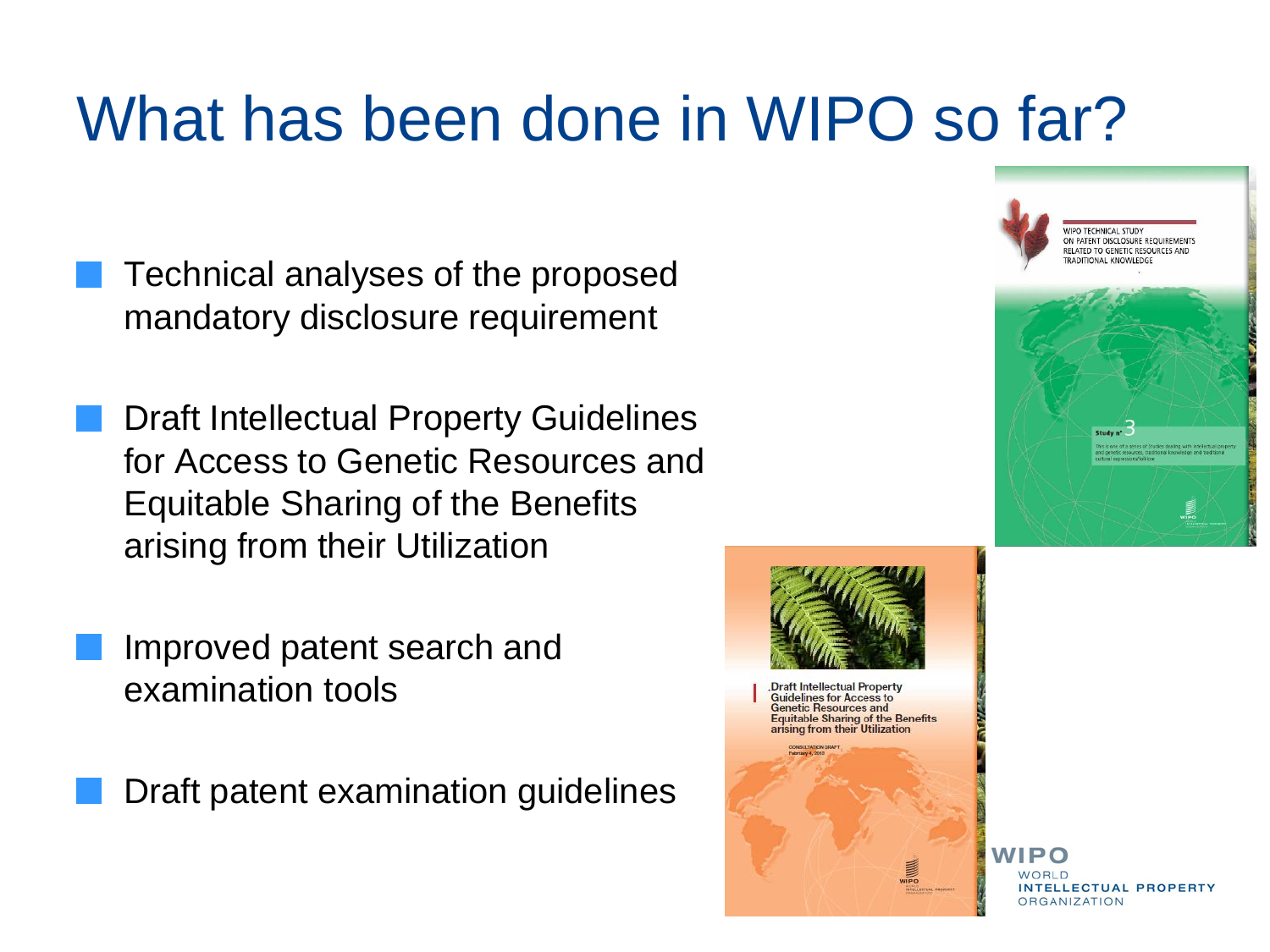# Database of contractual practices

<http://www.wipo.int/tk/en/databases/contracts/>



WORLD **INTELLECTUAL PROPERTY ORGANIZATION**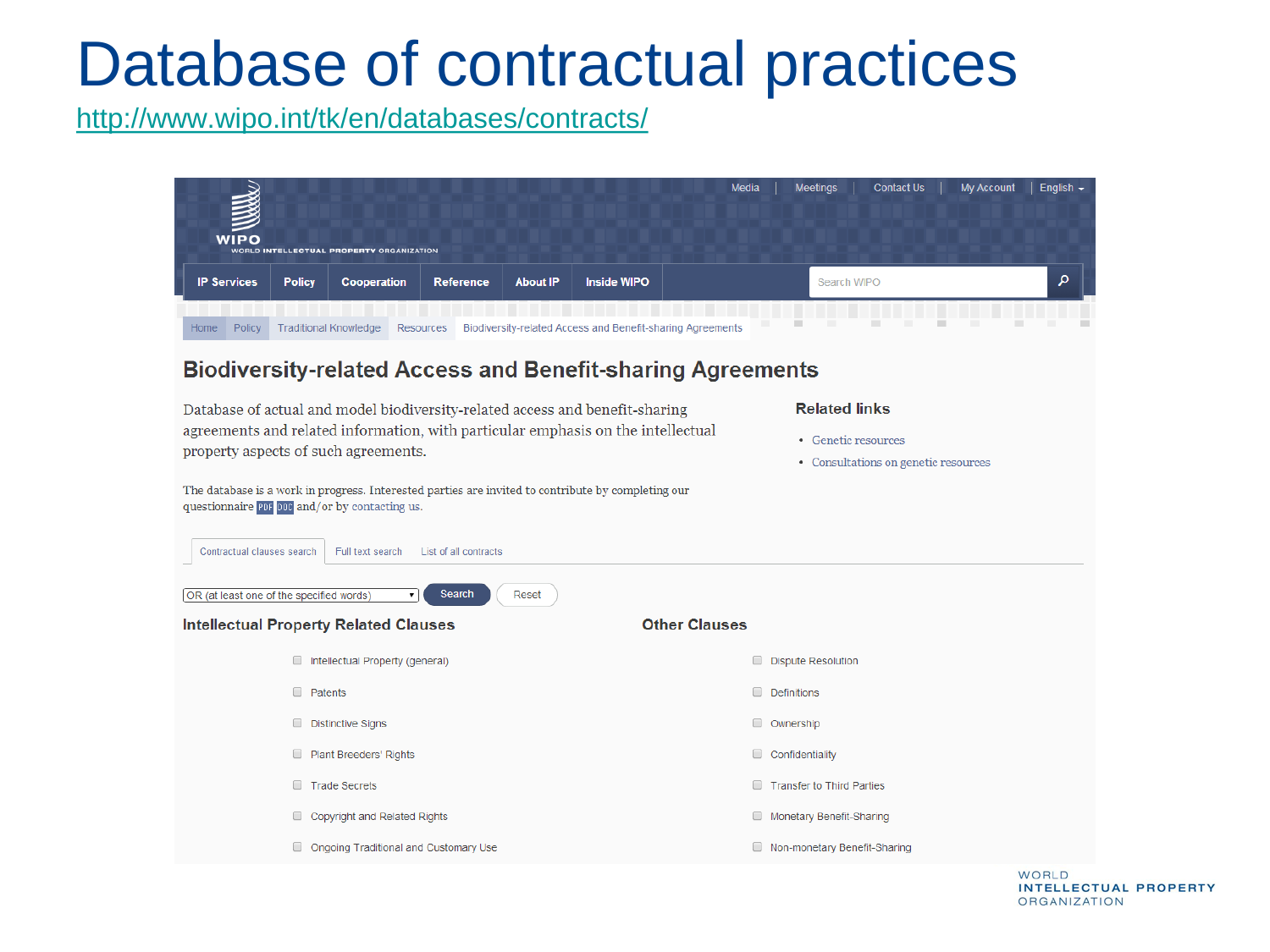# CURRENT STATE OF THE NEGOTIATIONS ON GRS

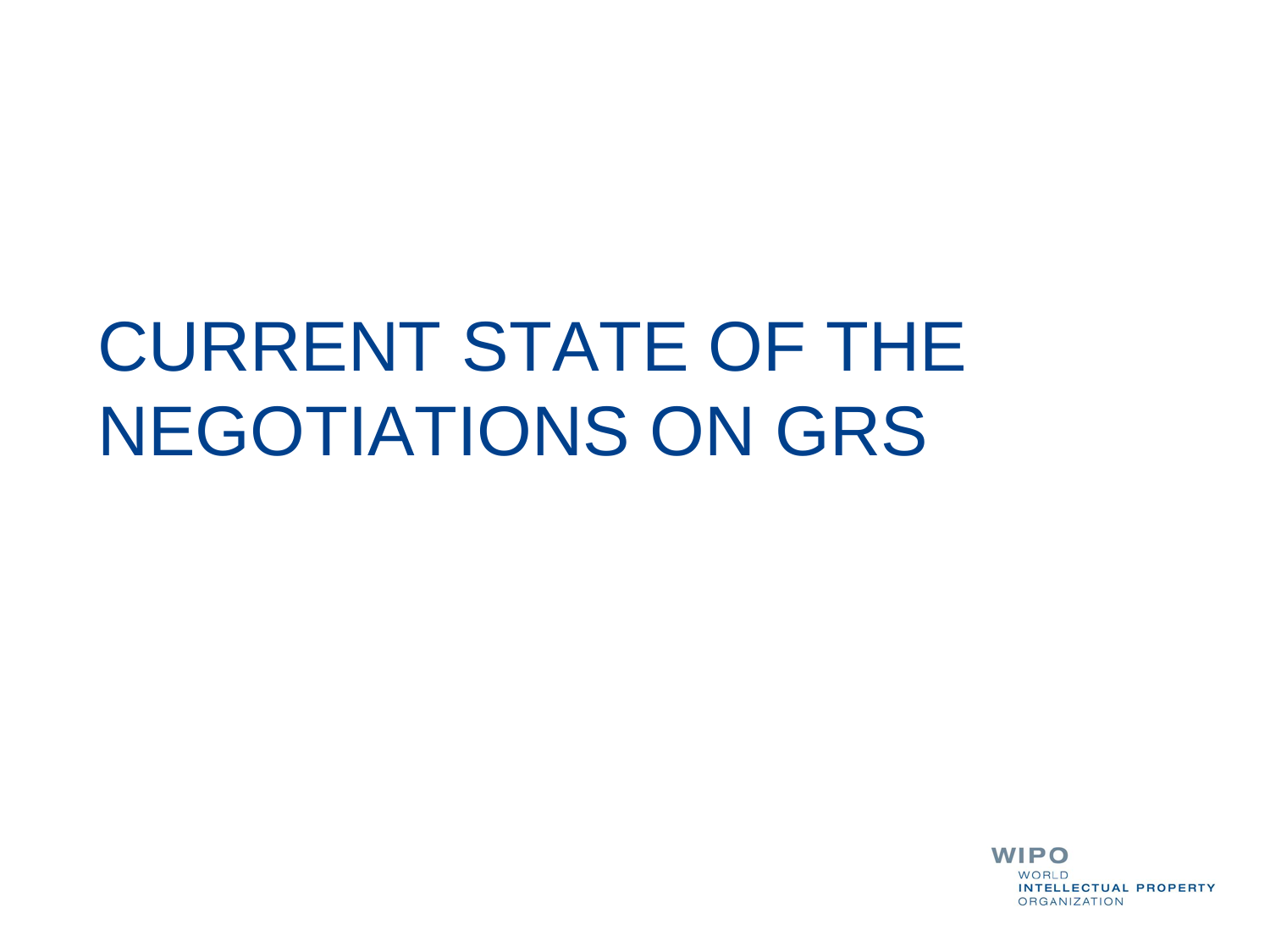Structure of the Consolidated Documents Relating to Intellectual Property and Genetic Resources Rev. 2

List of terms

[Preamble]

Policy objective[s]

[Article 1] Subject matter of instrument

[Article 2] Scope of instrument

[Article 3] [Disclosure requirements]

[Article 4] [Exceptions and limitations]

[Article 5] [Relationships with [PCT] and [PLT]

[Article 6] Sanctions and remedies

[Article 7] [No new disclosure requirement

Defensive measures [Article 8] [Due diligence [Article 9] Prevention of the erroneous grant of patents and voluntary codes of conduct Database search systems WIPO portal site [Article 10] Relationship with international agreements [Article 11] International cooperation [Article 12] Transboundary cooperation [Article 13] Technical assistance, cooperation and capacity building

> WIPO WORLD **NTELLECTUAL PROPERTY DRGANIZATION**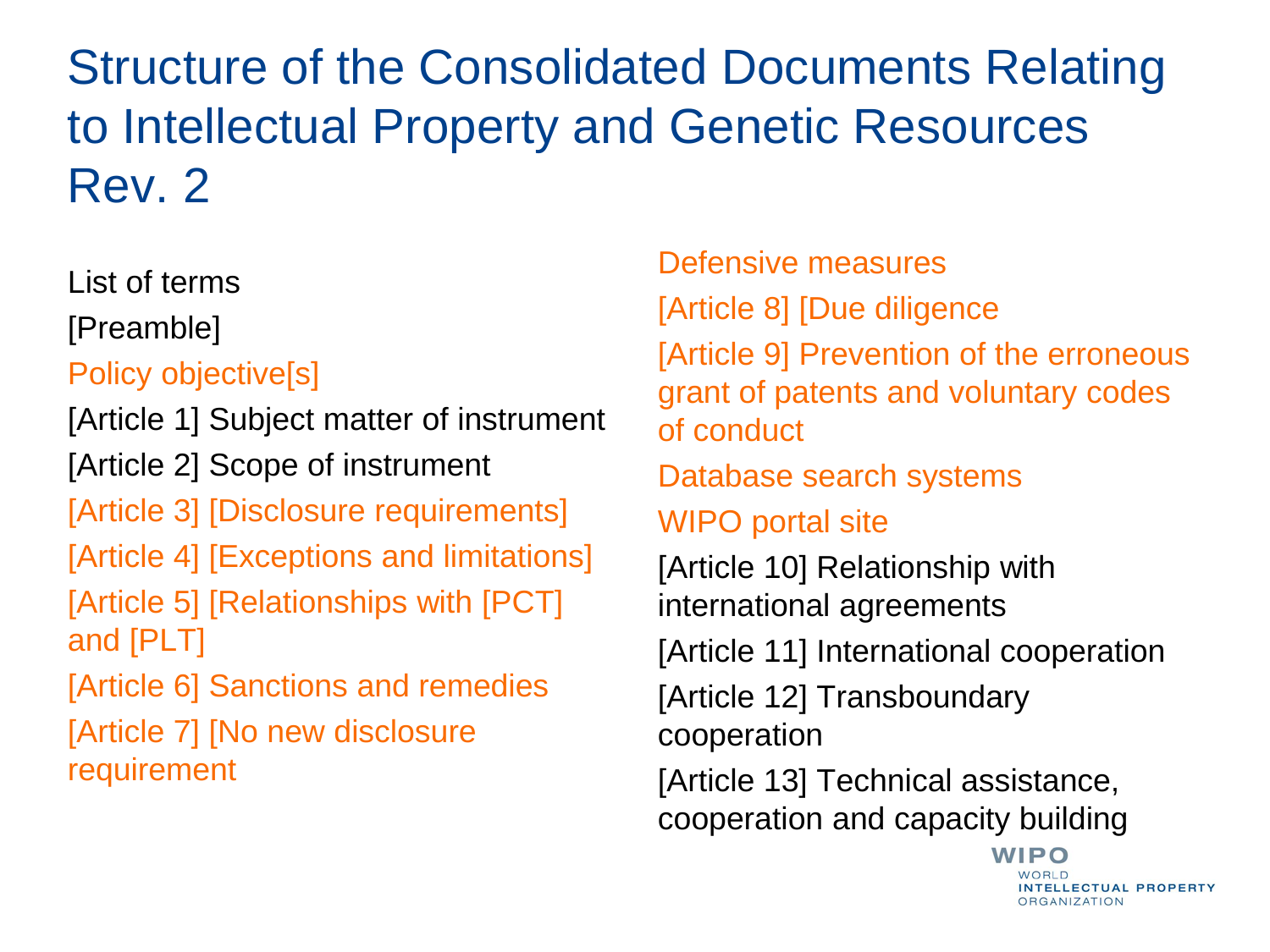Key considerations of the draft text on GRs

What should be the policy objectives?

Should there be a disclosure requirement?

Should there be provision for defensive measures?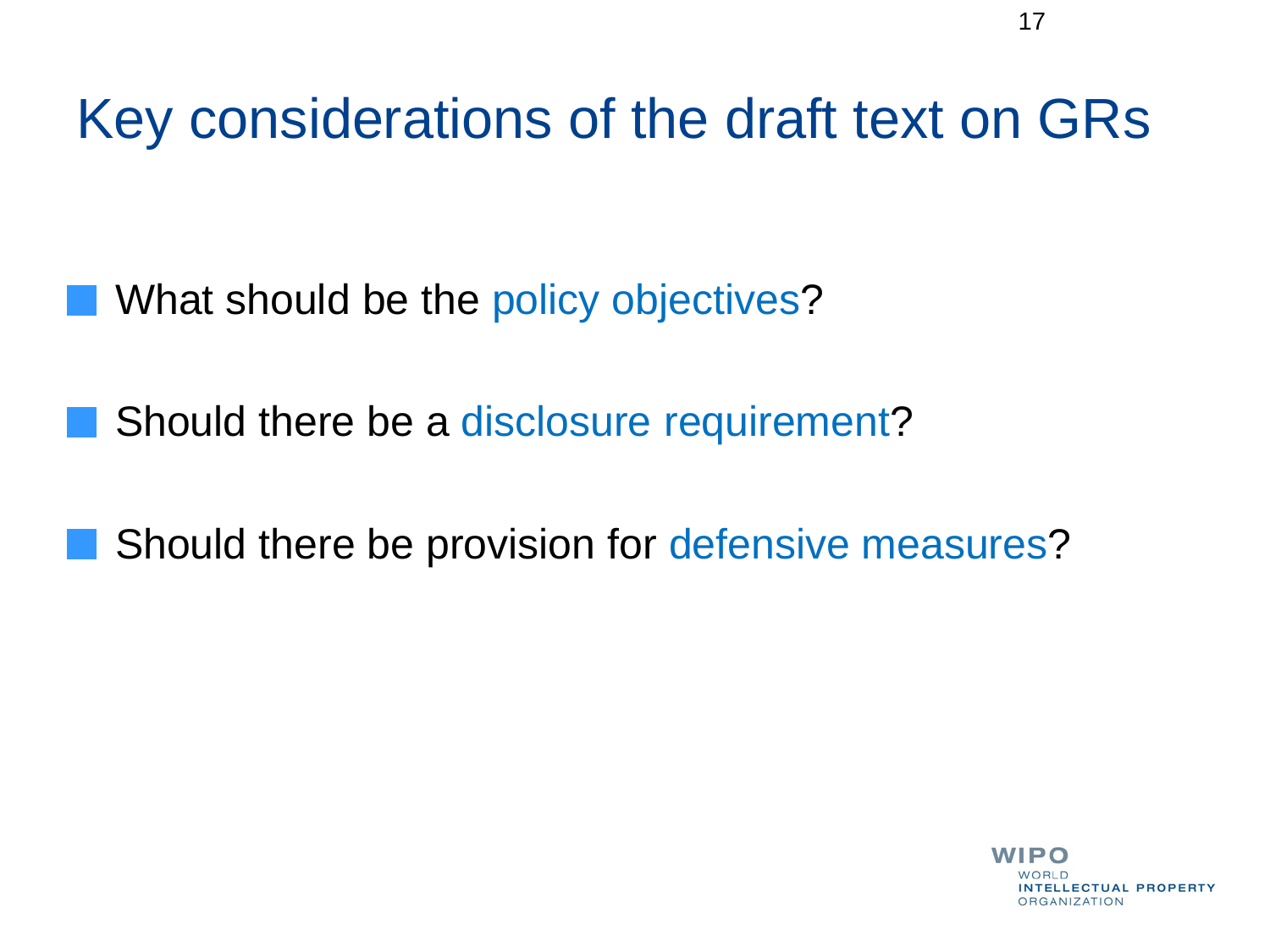# Policy objectives

One main objective

**Prevent the misappropriation of GRs** 

### Three sub-objectives

**E** Ensure IP/patent offices have access to appropriate information to prevent the grant of erroneous patent/IP rights

**Enhance transparency in IP/patent and ABS system** 

Ensure/promote/facilitate complementarity/mutual supportiveness with international agreements relating to the protection of GRs

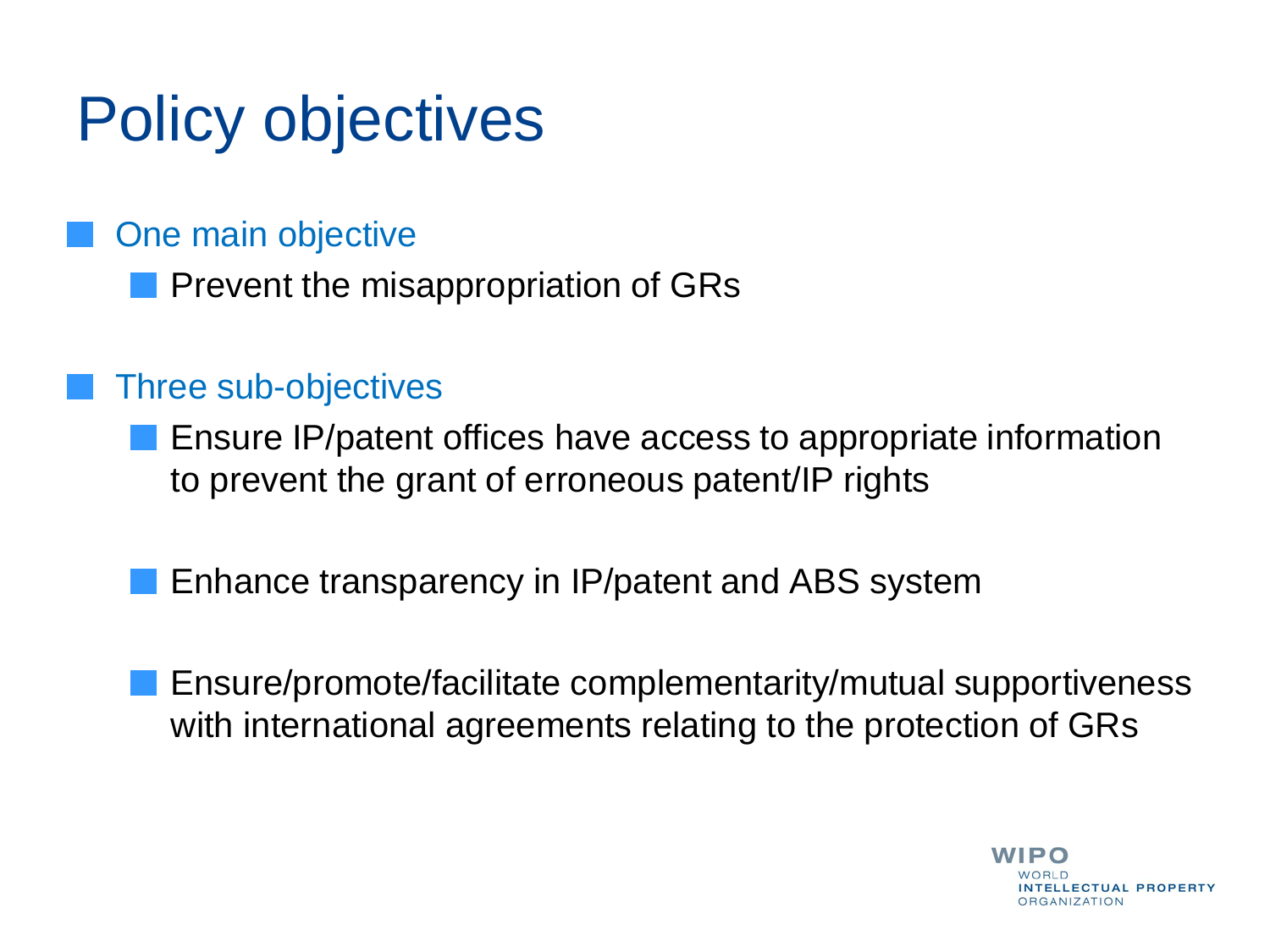# Disclosure protection

- Key normative issue
- 5 articles

**[Article 3] [Disclosure requirements] E** [Article 4] [Exceptions and limitations] **E** [Article 5] [Relationships with [PCT] and [PLT] **E** [Article 6] Sanctions and remedies **IFF** [Article 7] [No new disclosure requirement

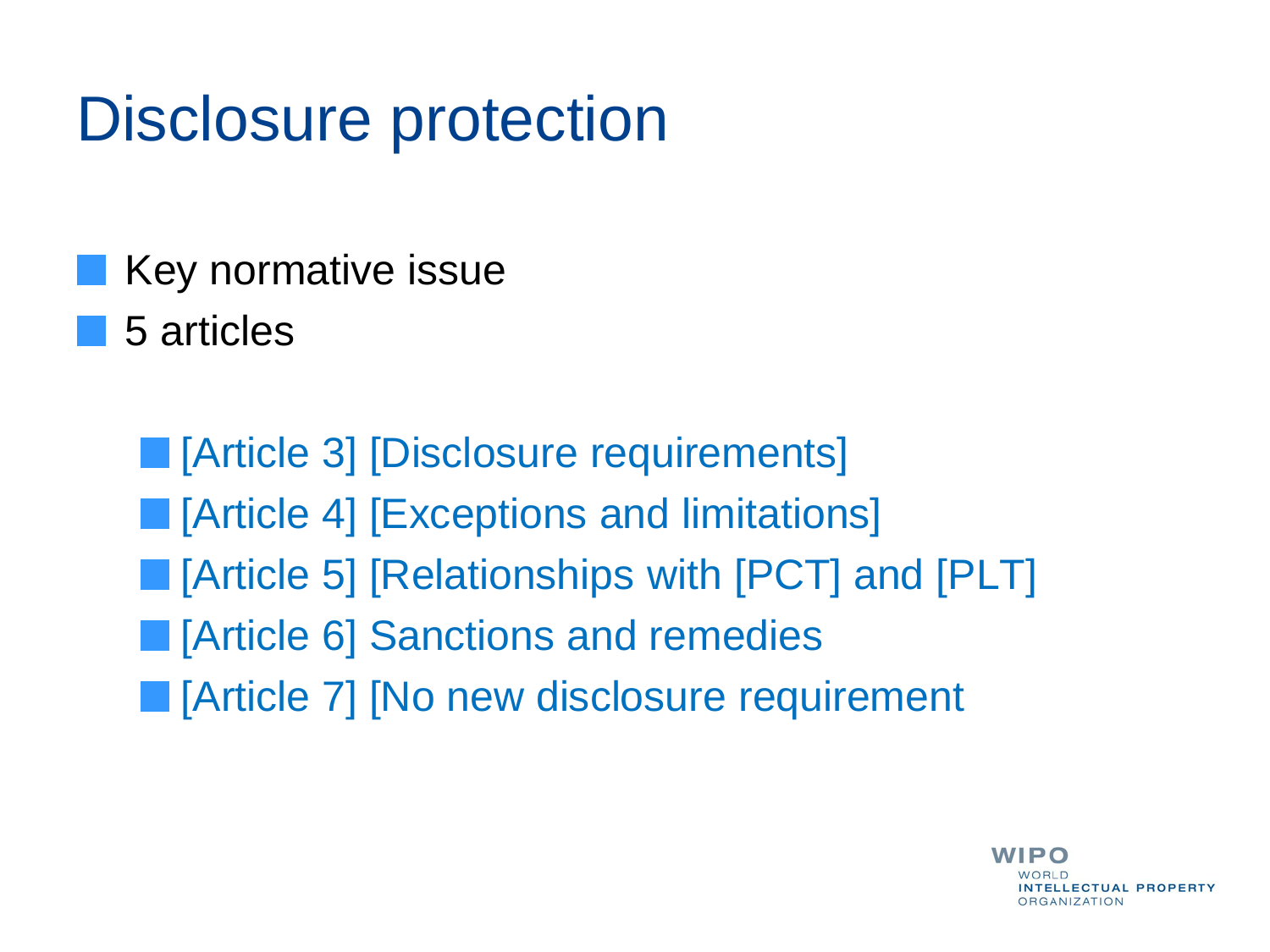### [ARTICLE 3] **IDISCLOSURE REQUIREMENT**

3.1 Where the [subject matter] [claimed invention] within a [IP Rights] [patent] application [includes utilization of] [is directly based on] [is consciously derived from the] genetic resources [their derivatives] and/or [associated traditional knowledge] [traditional knowledge associated with genetic resources] each Party shall/should require applicants to:

- (a) Disclose the [country of origin [and]] [or if unknown,] source of the genetic resources, [their derivatives] and/or [associated traditional knowledge] [traditional knowledge associated with genetic resources].
- (b) [Provide relevant information, as required by the national law of the [IP] [patent] office, regarding compliance with ABS requirements, including PIC, [in particular from indigenous [people[s]] and local communities], where appropriate.]
- (c) If the source and/or country of origin is not known, a declaration to that effect.

3.2 The disclosure requirement [shall/should] [does] not place an obligation on the [IP] [patent] offices to verify the contents of the disclosure. [But [IP] [patent] offices are required to provide effective guidance to [IP] [patent] applicants on how to meet disclosure requirements, and to provide an opportunity for applicants to obtain from [IP] [patent] offices a positive decision that disclosure requirements have been met.]

3.3 A simple notification procedure shall/should be introduced by the [patent] [IP] offices that receive a declaration. [It would be adequate to identify in particular the Clearing House Mechanism of the CBD/ITPGRFA as the central body to which the [IP] [patent] offices shall/should send the available information.]

3.4 [Each Party shall/should make the information disclosed publically available at the time of publication.]

3.5 [Genetic resources and [their derivatives] as found in nature or isolated therefrom shall/should not be considered as [inventions] [IP] and therefore no [IP] [patent] rights shall/should be granted.]]

> **WIPO** WORLD. **INTELLECTUAL PROPERTY ORGANIZATION**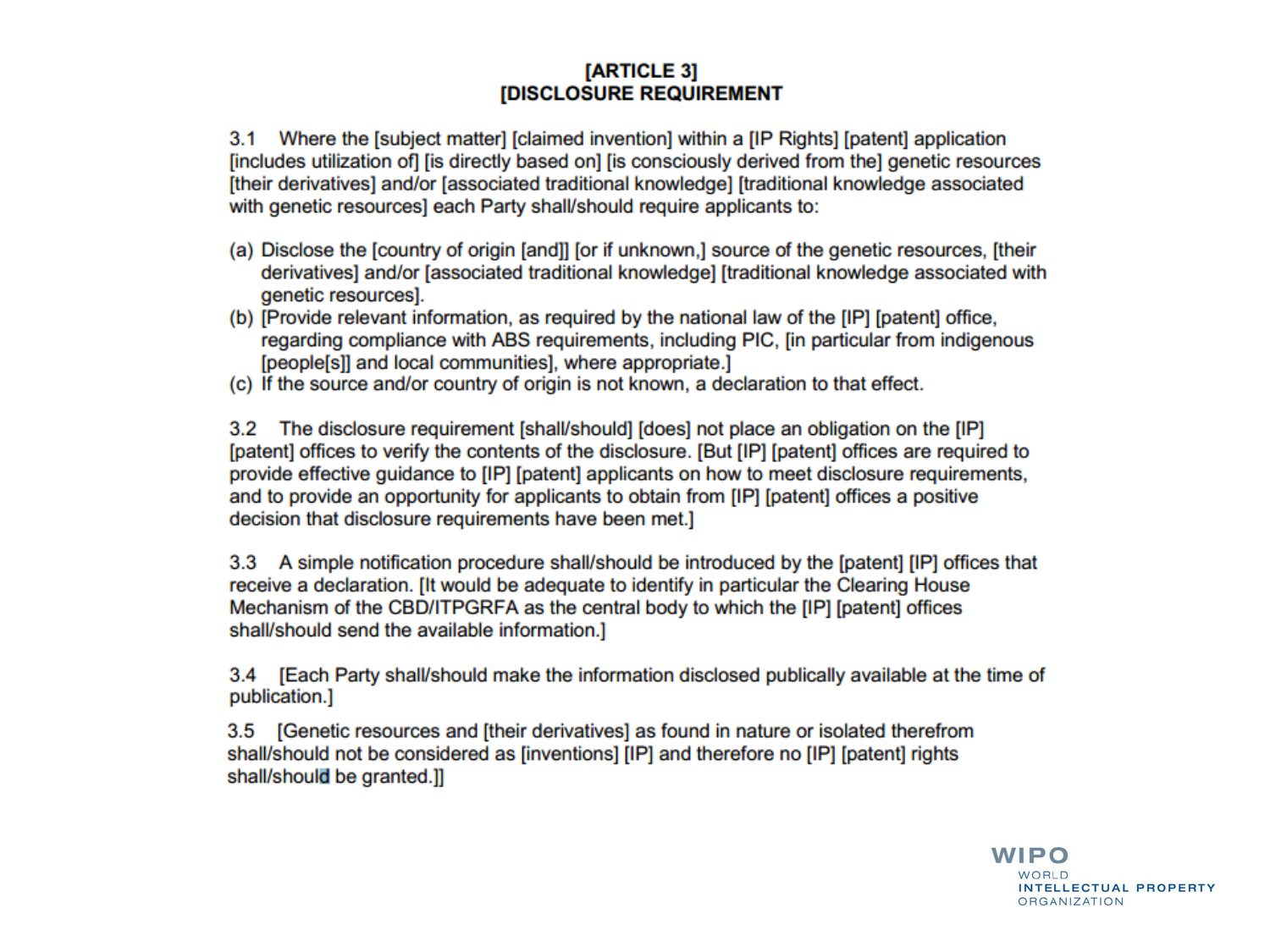# Key questions on disclosure

What should be the subject matter of disclosure? (GRs, but also derivatives? ATK?)

What should trigger disclosure?

- What should be the content of the disclosure? (origin/source, information on compliance with ABS requirements?)
	- What should be the nature of obligation to disclose? (mandatory?)

Should IP/patent offices have to verify the content of disclosure?

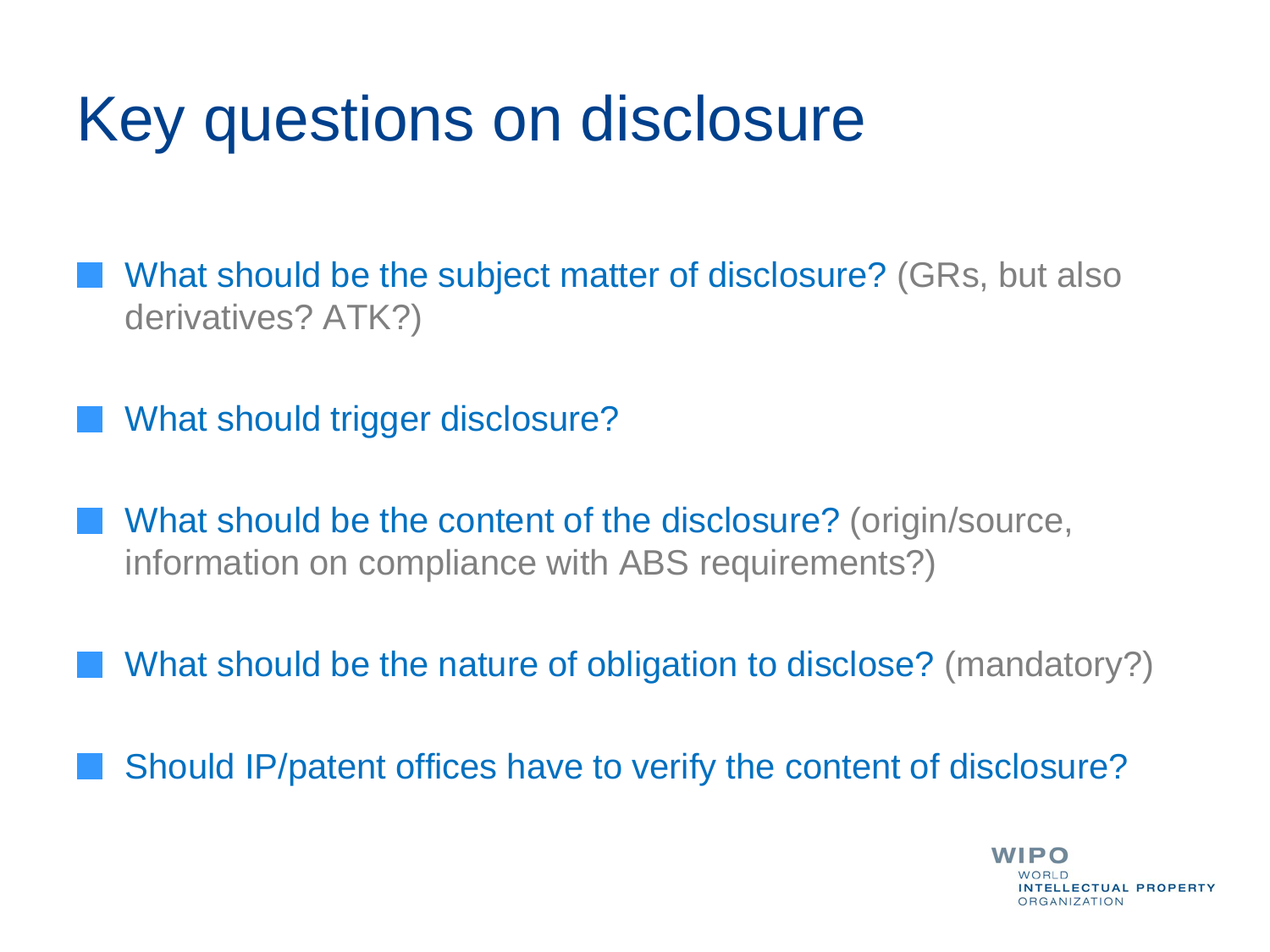- Should there be exclusions from disclosure? (for example, all GRs acquired/accessed before entry into force of the CBD)
- What should be the consequence of non-compliance? (dismissal or no further processing of a pending application; nullity or unenforceability of granted patent; administrative or criminal sanctions outside of the patent system without effect on any granted patent, revocation?
- Should liability be strict?
- How would the requirement be implemented, verified and monitored? (for example through PCT/PLT?)

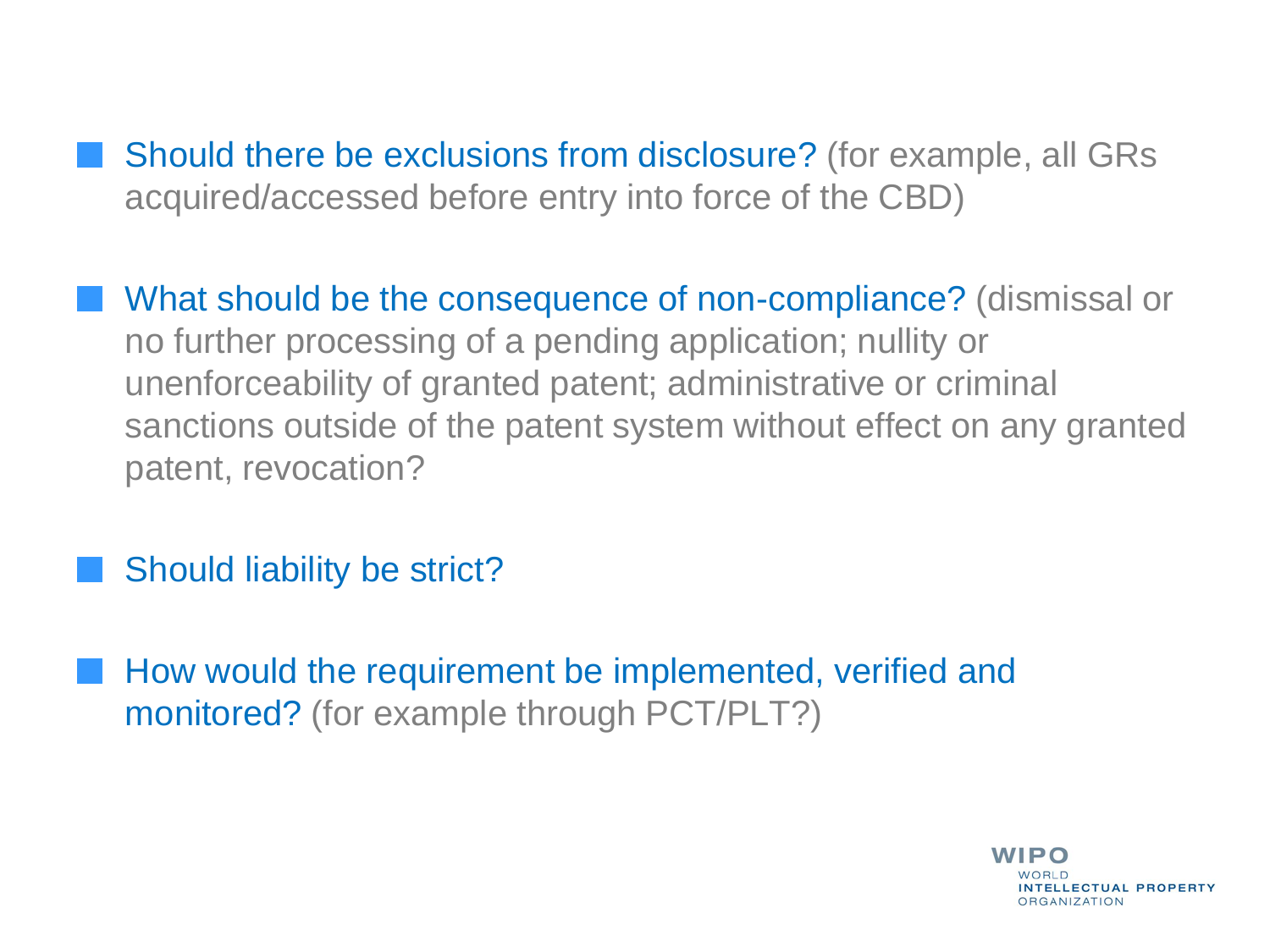# Defensive measures

**Part on defensive measures contains 4 provisions** 

**[Article 8] [Due diligence** 

- **Fig. 4** [Article 9] [Prevention of the erroneous grant of patents and voluntary codes of conduct
- **Database search systems**
- **WIPO** portal site

WIPO NTELLECTUAL PROPERTY ORGANIZATION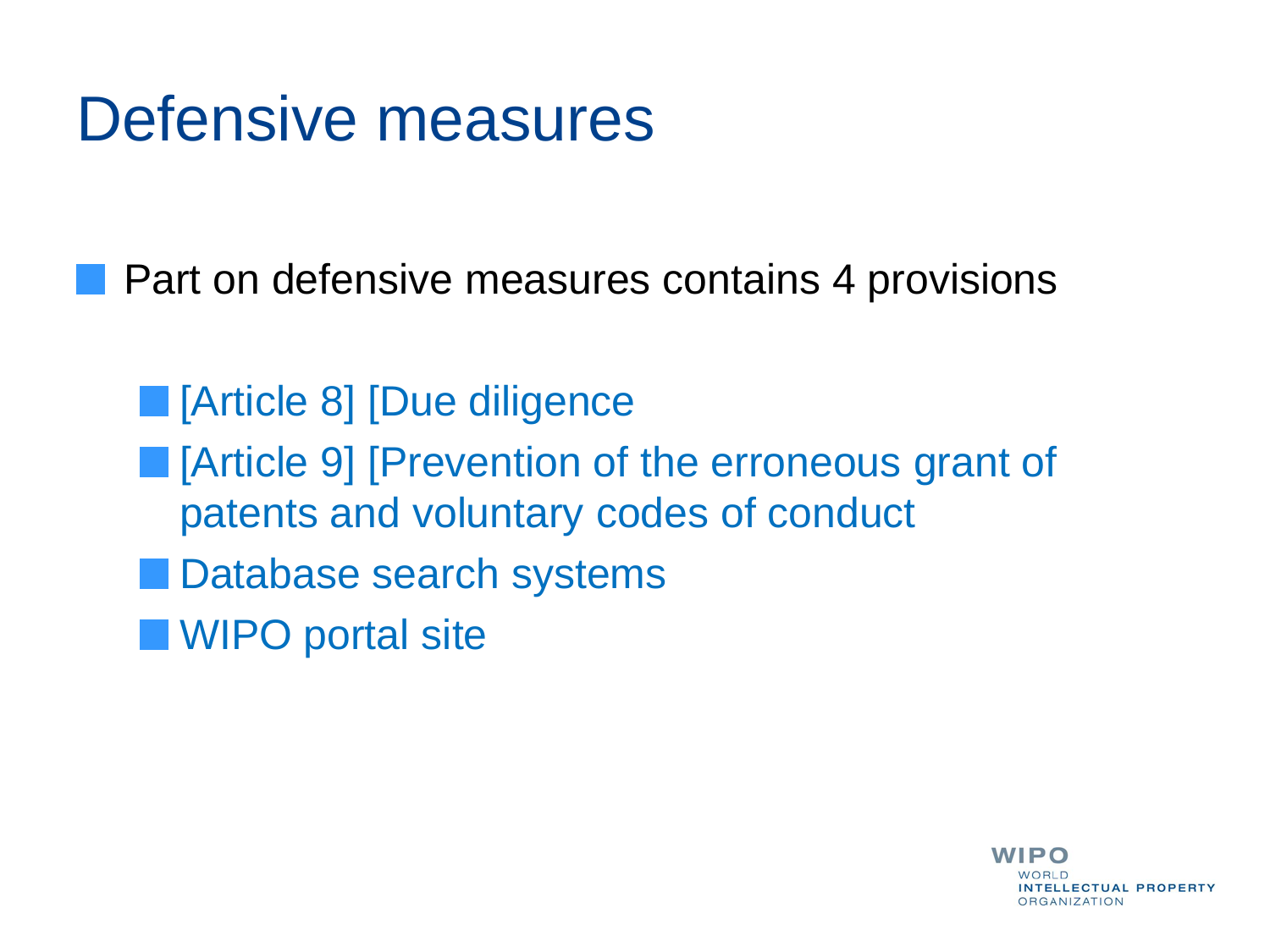# Prevention of the erroneous grant of patents and voluntary codes of conduct

Member States shall provide measures to:

**Prevent patents from being granted erroneously with regard to** claimed inventions that include GRs where those GRs **Anticipate a claimed invention (no novelty) Obviate a claimed invention (obvious or no inventive step)** 

Facilitate, as appropriate, the creation, exchange, dissemination of, and access to, databases of genetic resources

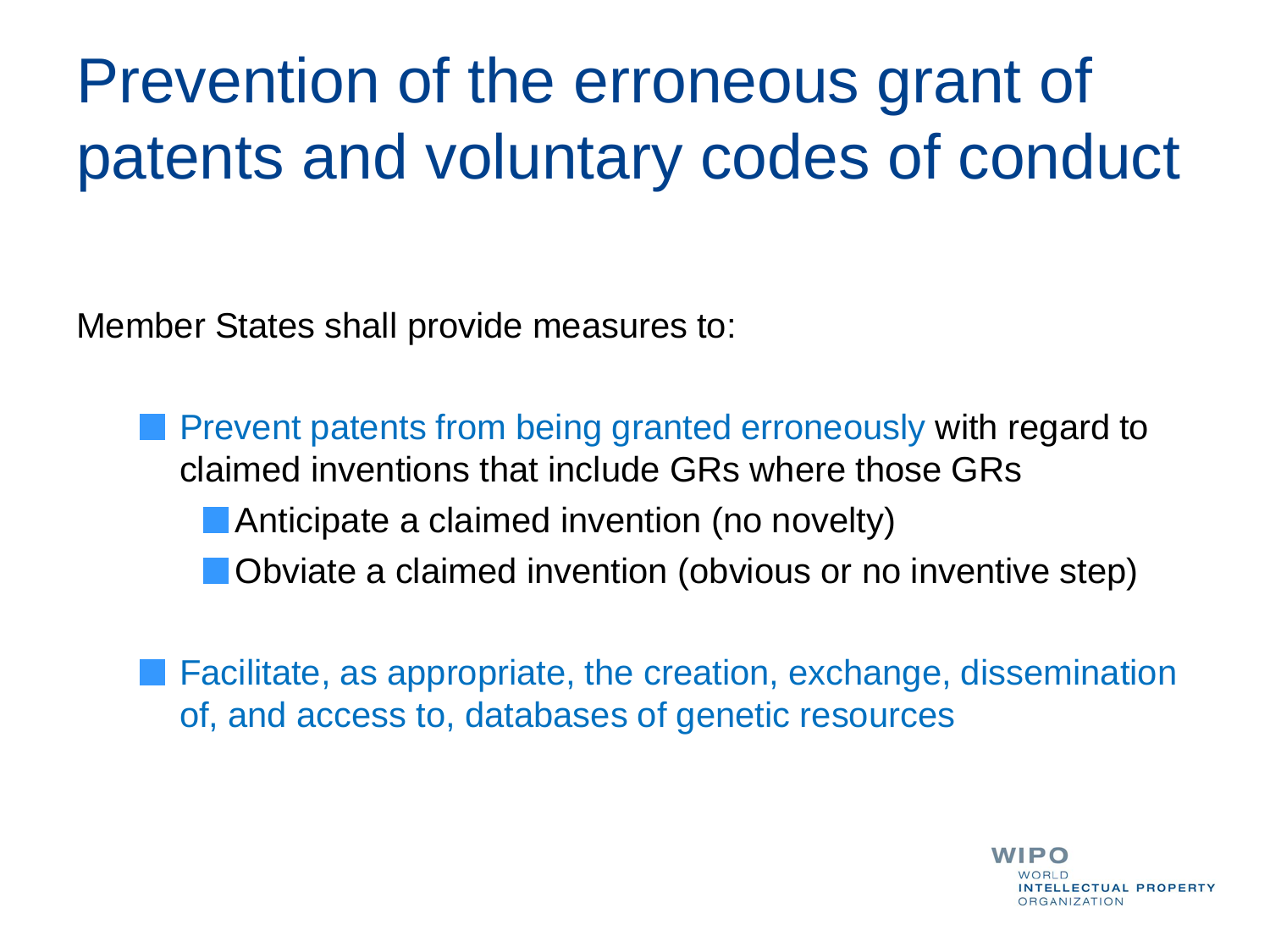## Database search systems

## **Members encouraged to facilitate the establishment** of databases of GRs

Minimum standards and structure of content **Safeguards** 

**Access** 

## WIPO portal site

**Database search system that would link databases of** WIPO Member States

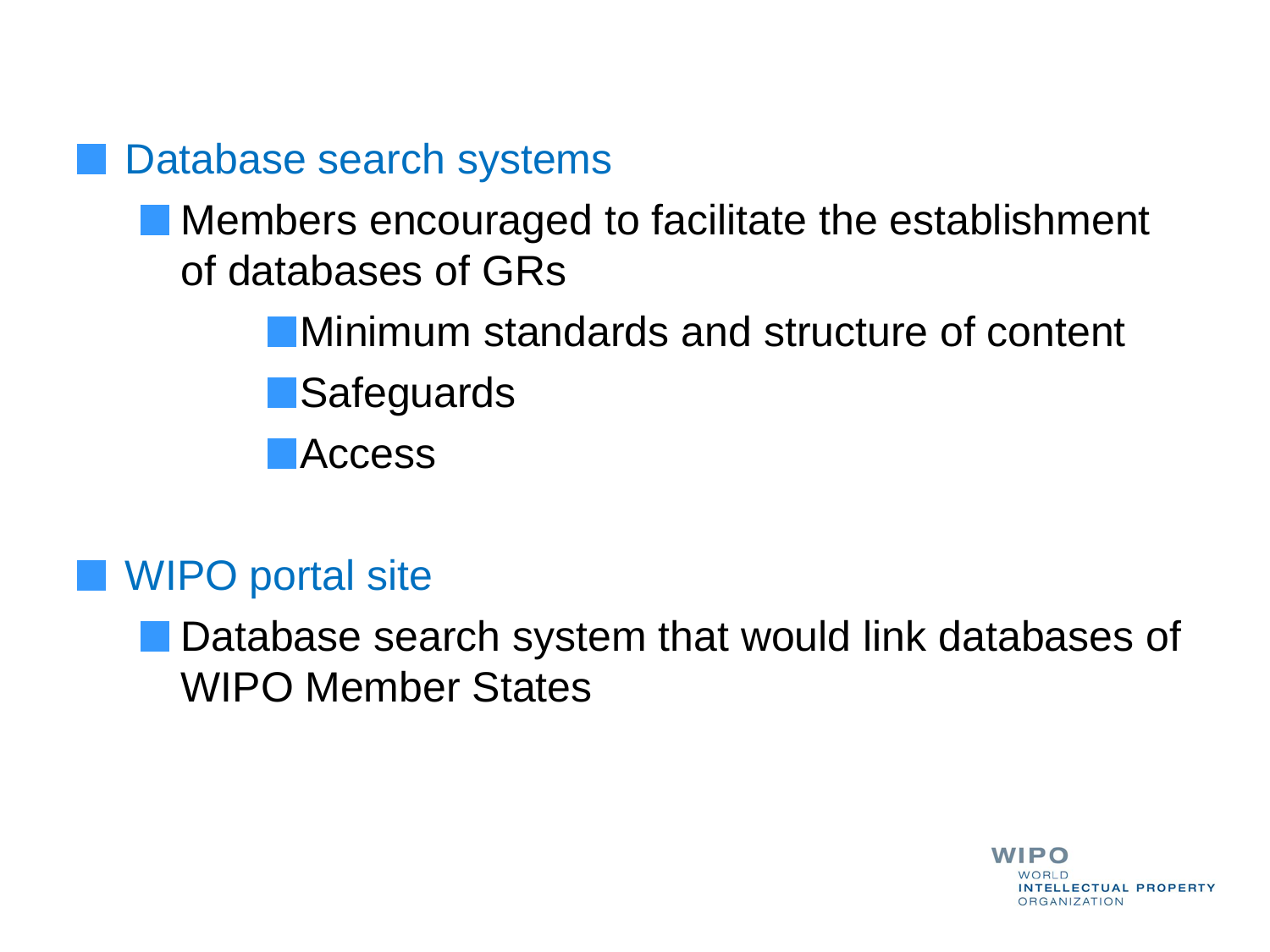What do you think are some of the important issues that need to be considered when establishing a database or information system?

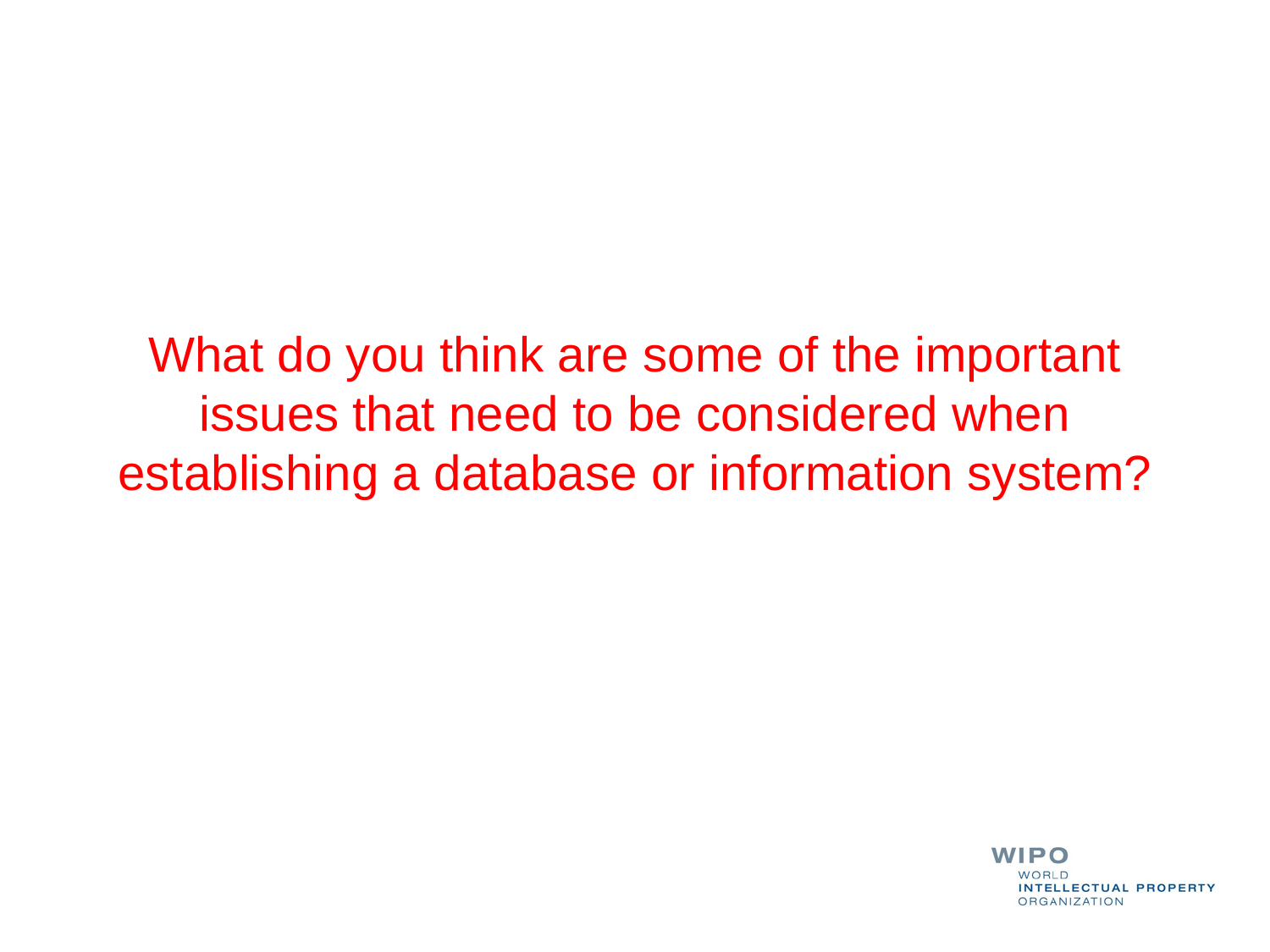# Issues to consider on databases

- **No should have responsibility for compiling and** maintaining the databases?
- **Should there be minimum standards to harmonize** structure and content?
- To whom should the databases be accessible?
- **Notabally Music Should be the content of the databases?**
- In what form should the content be expressed?
- Should there be accompanying guidelines?